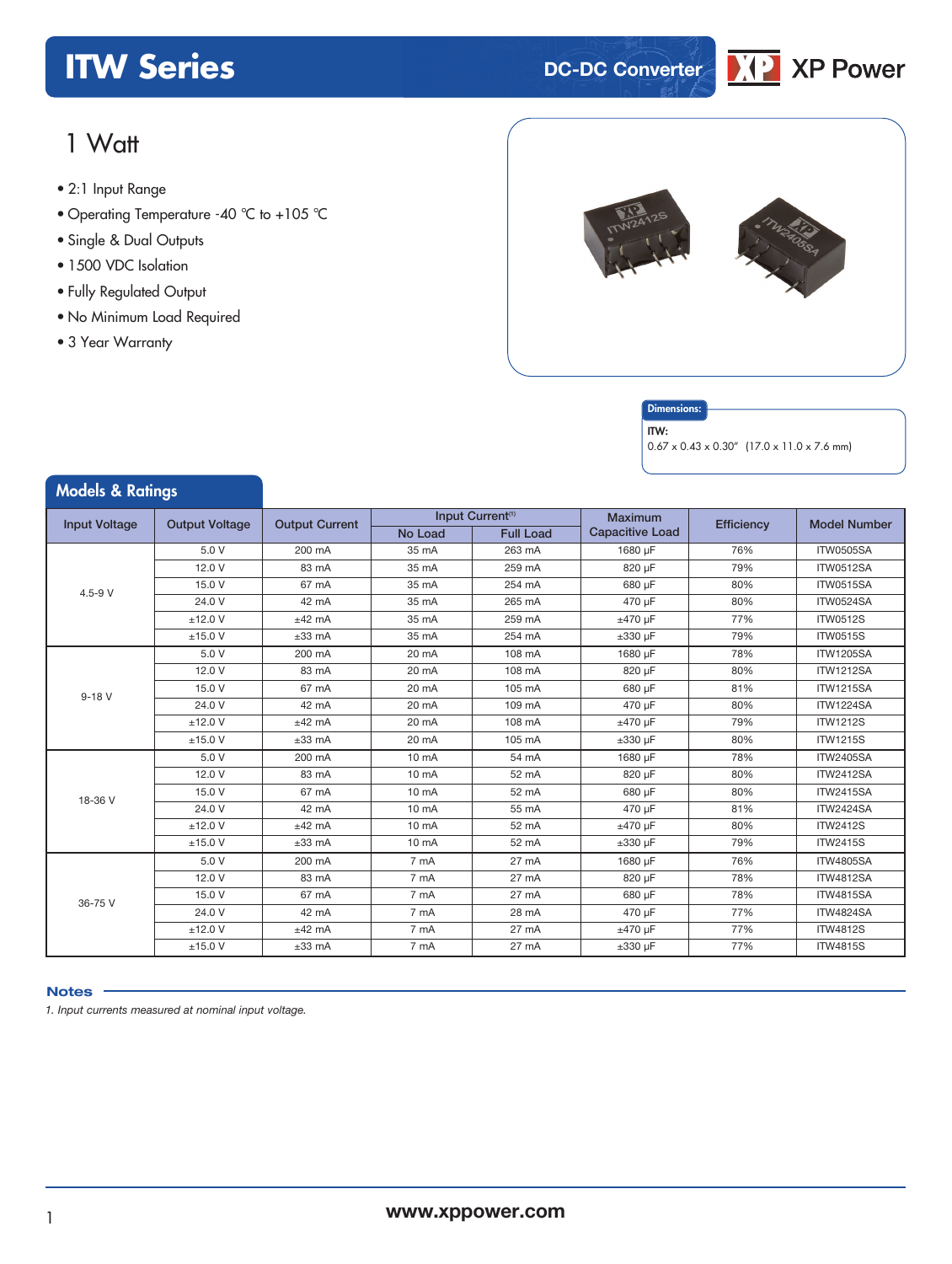# **ITW Series**



Input

| Characteristic         | <b>Minimum</b> | <b>Typical</b> | <b>Maximum</b> | <b>Units</b>                | <b>Notes &amp; Conditions</b>              |
|------------------------|----------------|----------------|----------------|-----------------------------|--------------------------------------------|
|                        | 4.5            |                | 9              | <b>VDC</b>                  | 5 V nominal                                |
| Input Voltage Range    | 9              |                | 18             | <b>VDC</b>                  | 12 V nominal                               |
|                        | 18             |                | 36             | <b>VDC</b>                  | 24 V nominal                               |
|                        | 36             |                | 75             | VDC.                        | 48 V nominal                               |
| Input Filter           | Capacitor      |                |                |                             |                                            |
| Input Reflected Ripple |                |                | 35             | mA pk-pk                    | Through 12 µH inductor and 47 µF capacitor |
|                        |                |                | 15             | VDC for 1000 ms             | 5 V models                                 |
| Input Surge            |                |                | 25             | VDC for 1000 ms 12 V models |                                            |
|                        |                |                | 50             | VDC for 1000 ms 24 V models |                                            |
|                        |                |                | 100            | VDC for 1000 ms 48 V models |                                            |

| Output                          |                |                |                |               |                                                                                                  |
|---------------------------------|----------------|----------------|----------------|---------------|--------------------------------------------------------------------------------------------------|
| Characteristic                  | <b>Minimum</b> | <b>Typical</b> | <b>Maximum</b> | <b>Units</b>  | <b>Notes &amp; Conditions</b>                                                                    |
| Output Voltage                  |                |                |                |               | See Models and Ratings table                                                                     |
| Initial Set Accuracy            |                |                | ±2             | $\frac{0}{0}$ |                                                                                                  |
| Minimum Load                    | 0              |                |                | A             | No minimum load required                                                                         |
| Line Regulation                 |                |                | ±0.2           | %             |                                                                                                  |
|                                 |                |                | ±1             | $\frac{0}{0}$ | Single output                                                                                    |
| Load Regulation                 |                |                | $±1$ ( $±2$ )  | $\frac{0}{0}$ | Dual output 5%-100% (0%-100%)                                                                    |
| <b>Cross Regulation</b>         |                |                | ±5             | $\frac{0}{0}$ | On dual output models when one load is varied between<br>25% and 100% and other is fixed at 100% |
| <b>Transient Response</b>       |                |                | 3              | % deviation   | Recovery within 2% in less than 2 ms<br>for a 25% load change                                    |
| Ripple & Noise                  |                |                | 50             | mV pk-pk      | 20 MHz bandwidth. Measured using 1 µF ceramic capacitor                                          |
| <b>Short Circuit Protection</b> |                |                |                |               | Continuous, with auto recovery                                                                   |
| Maximum Capacitive Load         |                |                |                |               | See Models and Ratings table                                                                     |
| <b>Temperature Coefficient</b>  |                |                | 0.02           | $%$ /°C       |                                                                                                  |

| <b>General</b>               |                 |                |                |                  |                               |
|------------------------------|-----------------|----------------|----------------|------------------|-------------------------------|
| Characteristic               | <b>Minimum</b>  | <b>Typical</b> | <b>Maximum</b> | <b>Units</b>     | <b>Notes &amp; Conditions</b> |
| Efficiency                   |                 |                |                |                  | See Models and Ratings table  |
| Isolation: Input to Output   |                 |                | 1500           | <b>VDC</b>       |                               |
| <b>Switching Frequency</b>   | 150             |                | 550            | kHz              | Variable                      |
| <b>Isolation Resistance</b>  | 10 <sup>9</sup> |                |                | Ω                |                               |
| <b>Isolation Capacitance</b> |                 | 70             |                | pF               |                               |
| Power Density                |                 |                | 11.5           | Win <sup>3</sup> |                               |
| Mean Time Between Failure    | 2.8             |                |                | <b>MHrs</b>      | MIL-HDBK-217F, +25 °C GB      |
| Weight                       |                 | 0.0067(3.0)    |                | Ib(g)            |                               |

| <b>Environmental</b>         |                |                |         |              |                                                           |
|------------------------------|----------------|----------------|---------|--------------|-----------------------------------------------------------|
| Characteristic               | <b>Minimum</b> | <b>Typical</b> | Maximum | <b>Units</b> | <b>Notes &amp; Conditions</b>                             |
| <b>Operating Temperature</b> | $-40$          |                | $+105$  | °C           | Derate from 100% load at $+85$ °C to no load at $+105$ °C |
| <b>Storage Temperature</b>   | $-55$          |                | $+125$  | °C           |                                                           |
| Case Temperature             |                |                | $+105$  | °C           |                                                           |
| Humidity                     |                |                | 95      | %RH          | Non-condensing                                            |
| Cooling                      |                |                |         |              | Natural convection                                        |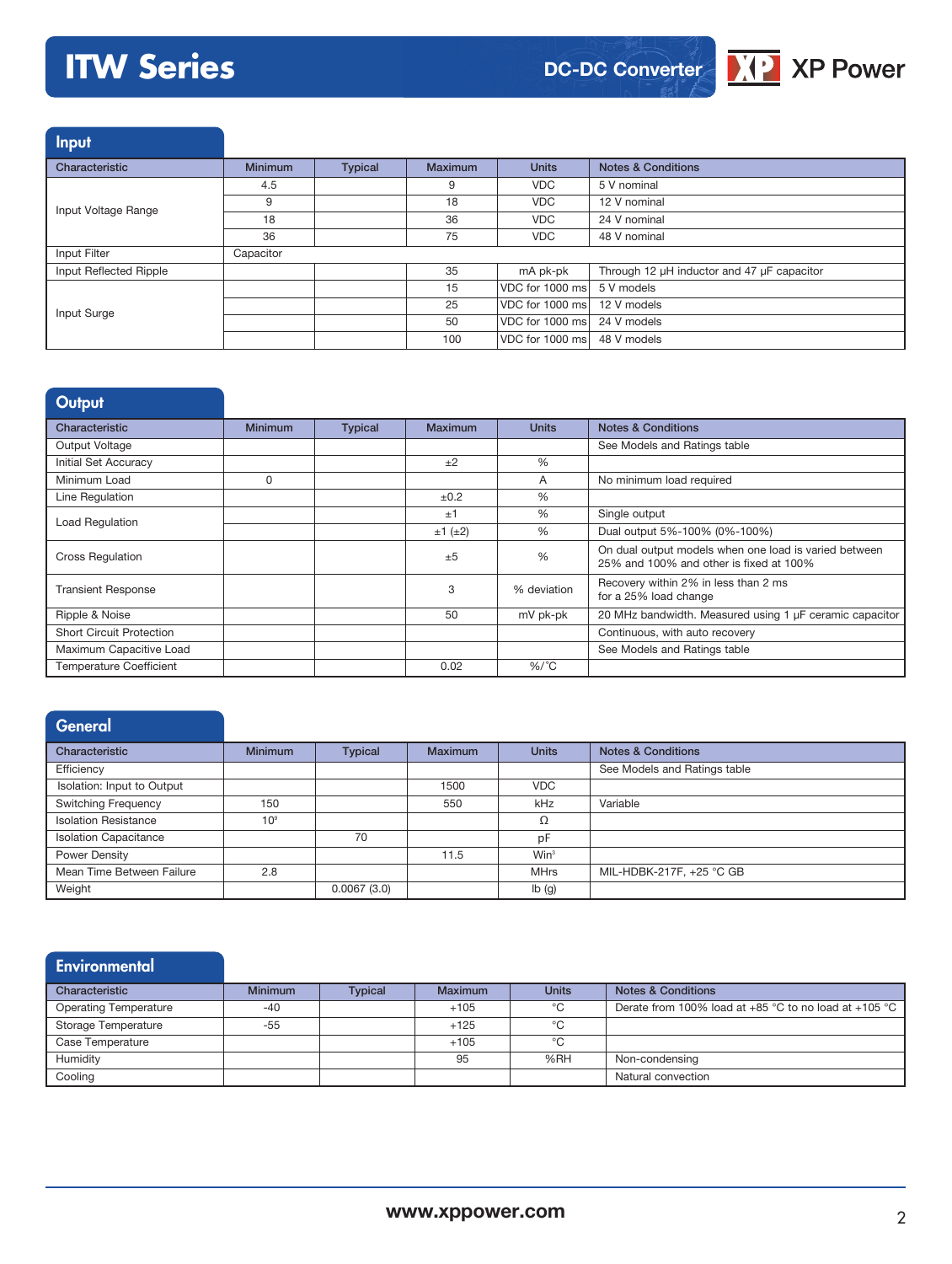## **ITW Series**





### EMC: Emissions

| <b>Phenomenon</b> | Standard | <b>Test Level</b> | <b>Notes &amp; Conditions</b> |
|-------------------|----------|-------------------|-------------------------------|
| Conducted         | EN55022  | Class A           | See Application Note          |
| Radiated          | EN55022  | Class A           | See Application Note          |

### EMC: Immunity Phenomenon **Standard** Test Level Criteria Notes & Conditions ESD Immunity **EN61000-4-2** 3 A Radiated Immunity **EN61000-4-3** 20 Vrms A EFT/Burst EN61000-4-4 | 3 A External input capacitor required 330 µF/100 V Surges EN61000-4-5 Installation class 2 A External input capacitor required 330 µF/100 V Conducted Immunity **EN61000-4-6** 3 V rms A Magnetic Fields **EN61000-4-8** 1 A/m A

### Mechanical Details





| <b>Pin Connections</b> |               |             |  |  |
|------------------------|---------------|-------------|--|--|
| Pin                    | <b>Single</b> | <b>Dual</b> |  |  |
|                        | -Vin          | -Vin        |  |  |
| 2                      | $+V$ in       | $+V$ in     |  |  |
|                        | $+$ Vout      | $+$ Vout    |  |  |
| 5                      | N.P.          | Common      |  |  |
| ิค                     | -Vout         | -Vout       |  |  |

#### **Notes**

1. All dimensions are in inches (mm)

- 2. Weight: 0.0067 lbs (3.0 g) approx.
- 3. Pin diameter: 0.02±0.002 (0.5±0.05)

4. Pin pitch tolerance: ±0.014 (±0.35)

5. Case tolerance: ±0.02 (±0.5)